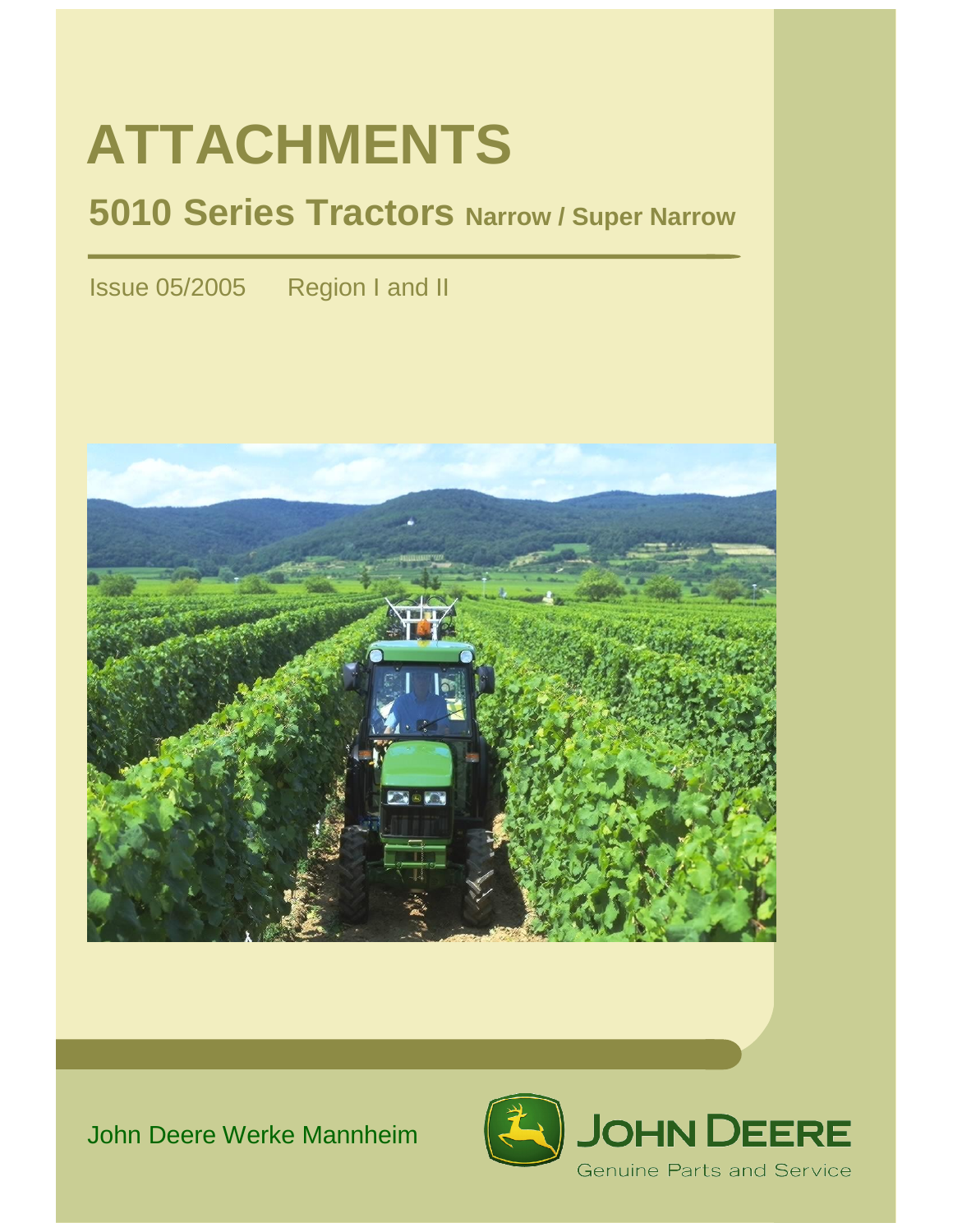# **ATTACHMENTS - FACTORY AND FIELD INSTALLED**

A short description and recommendation of some of the various factory and field installations is given. This is done to help the sales person to recommend the best combination of equipment to the customer.

**Please note that the information, codes bundle numbers are given for reference only, the current price list must be the only official ordering document.** 

Where factory installation codes or field installation bundle numbers were not available, they will be made available as soon as possible

# **1 HYDRAULICS**

## **1.1 SELECTIVE CONTROL VALVES - SCV**

The hydraulic system of the 5010N Narrow and SuperNarrow tractors is designed to fit specifically to vineyard and orchard applications.

The main characteristics are:

Simultaneous operation of rockshaft and SCVs on-thego.

A great variety of SCVs options gives the choice to the customer as they fit to his needs.

Splitting the oil flow between single-acting and double-acting SCVs, granting a constant flow to the single-acting (e.g. for hydraulic motor applications).

Allows higher flow of the hydraulic pump in SCVs increasing performance while working with front and rear implements.

| Code | <b>Bundle</b> | Description                                                          |
|------|---------------|----------------------------------------------------------------------|
|      | ER067534      | Field Installation Kit double-acting<br>SCV at Position 2            |
|      | ER067536      | Field Installation Kit double-acting<br>SCV at Position 2 with FLOAT |
|      | ER067535      | Field Installation Kit double-acting<br>SCV at Position 3            |

Models: 5310N - 5510N and SuperNarrow

*Note:up to serial no. 102841 with cab; up to serial no. 102916 w/o cab*



| Code | <b>Bundle</b> | <b>Description</b>                                                          |
|------|---------------|-----------------------------------------------------------------------------|
|      | ER067585      | Field Installation Kit double-acting<br>SCV at Position 2 with DETENT       |
|      | ER067587      | Field Installation Kit double-acting<br><b>SCV at Position 2 with FLOAT</b> |
|      | ER067586      | Field Installation Kit double-acting<br>SCV at Position 3 with DETENT       |

#### Models: 5310N - 5510N and SuperNarrow

*Note:from serial no. 102841 with cab; from serial no. 102916 w/o cab*



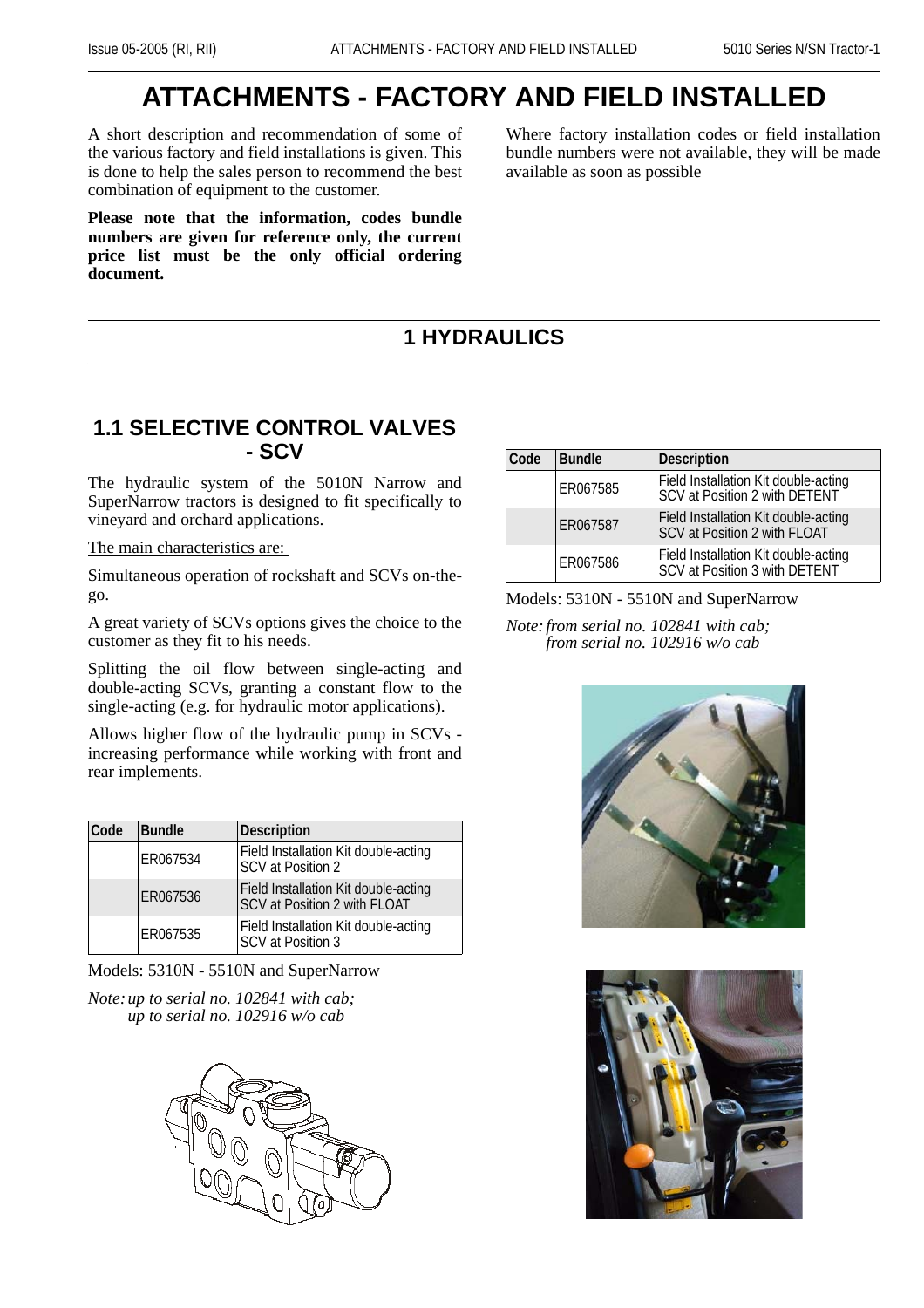# **1.2 HYDRAULIC LIFT ROD**

The following Field Installation Kit allows tractors to be retrofitted with a right-hand hydraulic lift rod.

The lift rod is replaced by a double-acting hydraulic cylinder which is operated by one of the double-acting SCVs.

The hydraulic lift rod allows vertical compensation of the lower links when working on hillside vineyards or orchards.

| Code | <b>Bundle</b> | Description                            |
|------|---------------|----------------------------------------|
| 9260 | ER067555      | <b>RH Hydraulic Lift Rod Field Kit</b> |

Models: 5310N - 5510N and SuperNarrow

*Note:min. 2 double-acting SCVs are necessary*



# **1.3 ADJUSTABLE LOWER LINKS**

5010N tractors offer hydraulically adjustable lower links. The hook up of any rear implements will be easier than ever before with the rear mounted hand pump.

Sway blocks move out when the driver operates the hand pump lever. This limits the side sway of the links and moves them outward.

Rear implements can be stabilized in the center position while working in hilly conditions.

| Code | <b>Bundle</b> | Description                      |
|------|---------------|----------------------------------|
| 9205 | ER067556      | Hydraulic Adjustable Lower Links |

#### Models: 5310N - 5510N and SuperNarrow

*Note:a sliding wagon hitch or a sliding wagon hitch CUNA C for Italy, Spain or Portugal (w/o drawbar) is required*

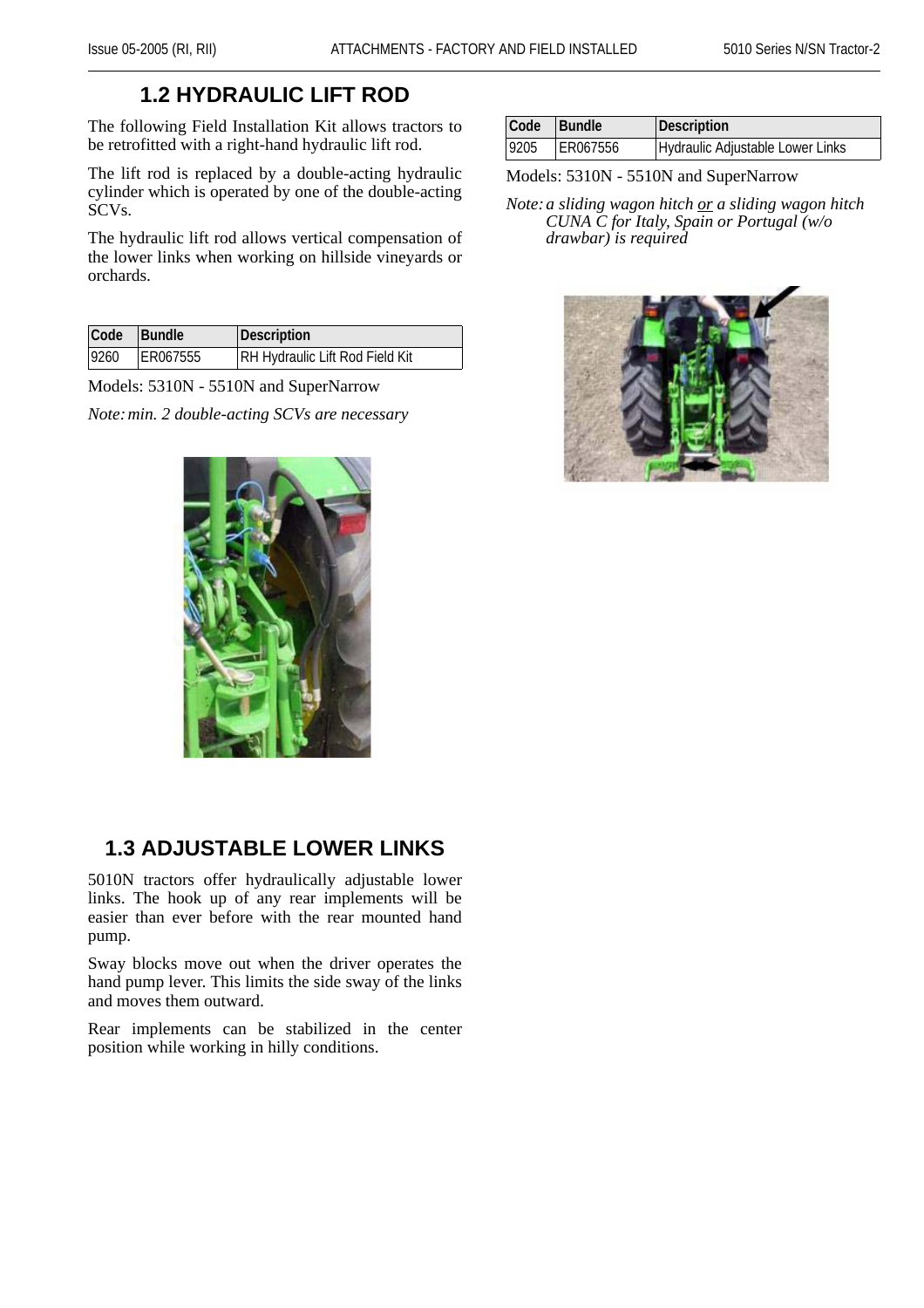# **2 ELECTRICAL - ELECTRONICAL COMPONENTS**

## **BEACON LIGHTS**

Beacon lights for safe road transport of tractor and implement cominations are available for models with ROPS or with cab.

| Code | <b>Bundle</b> | Description                                           |
|------|---------------|-------------------------------------------------------|
| 9292 | ER067574      | Beacon Light Field Installation Kit for<br>cab models |

Models: 5310N - 5510N and SuperNarrow

*Note:The beacon light is positioned in the rear center of the cab, attached to the frame structure. No danger of damaging the roof when entering a low shed.*



| Code  | Bundle   | Description                                                          |
|-------|----------|----------------------------------------------------------------------|
| 19291 | ER066431 | Beacon Light Field Installation Kit for<br>tractors with 2-Post ROPS |

Models: 5310N - 5510N and SuperNarrow

*Note:When not in use, beacon light can easily be removed. In this case always use the protective cap on the grommet to protect the electric contacts of the plug.*

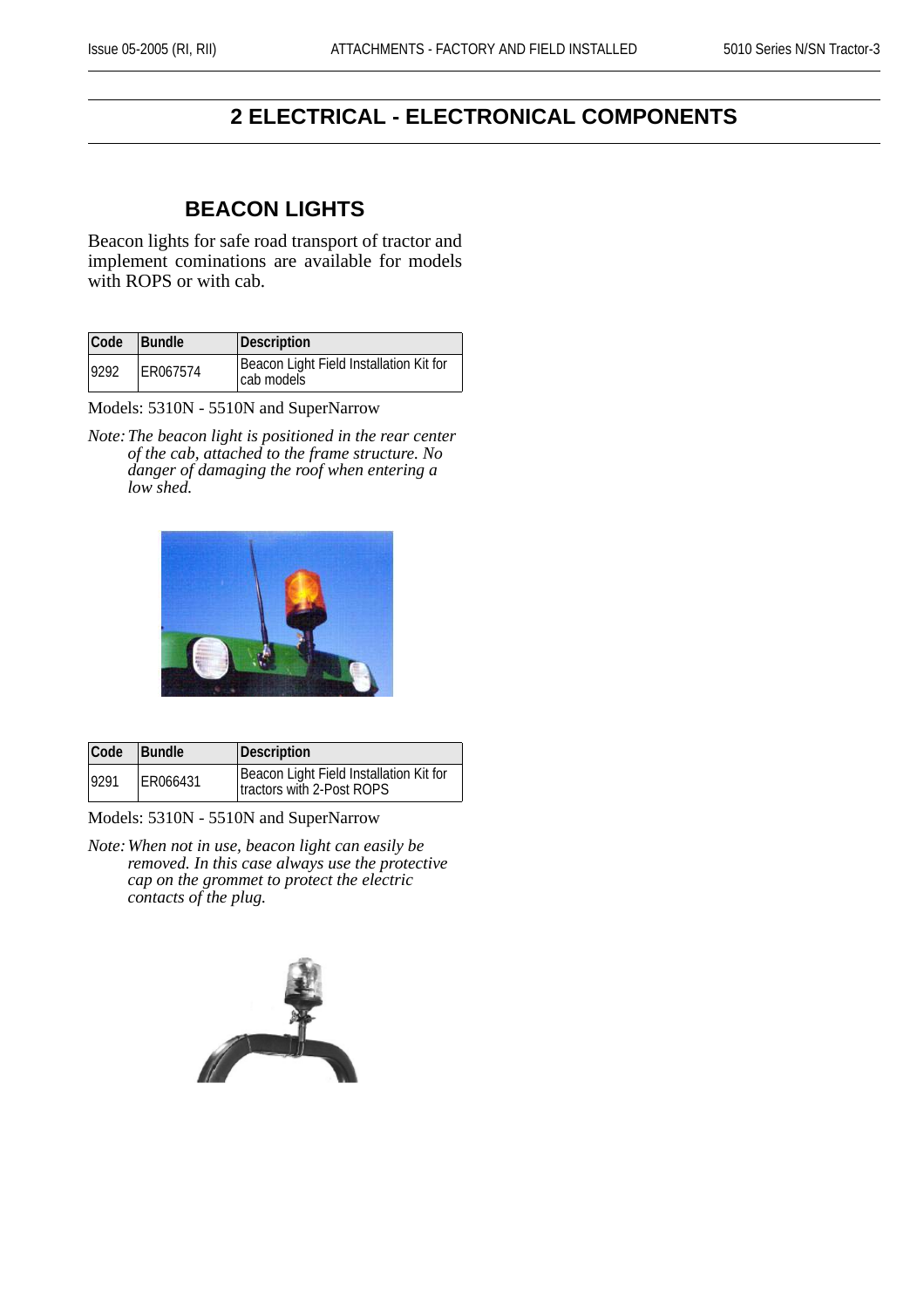# **3 MISCELLANEOUS**

# **3.1 OPERATOR'S STATION**

#### **Air Conditioning**

A fully integrated air conditioning system is offered as an option with fully integrated controls. The overall height of the tractor does not increase with the air conditioning unit, due to the under-hood location of condenser and compressor and not in the cab roof. The system performs excellently due to condenser cooling by the full power of the engine fan and not by a much smaller roof mounted fan.

Front window is not openable with air conditioning option.

| Code | <b>Bundle</b> | Description                                                           |
|------|---------------|-----------------------------------------------------------------------|
|      | ER067562      | Air-Conditioning System Field<br>Installation Kit for 3 cyl. tractors |

Models: 5310N, 5410N and SuperNarrow

*Note:order in addition: 1 x ER136436 (Belt) and 1 x ER198322 (Pulley) for 5310N tractors; 1 x ER198207 (Belt) and 1 x ER191183 (Pulley) for 5410N tractors*

| Code | <b>Bundle</b> | Description                                                           |
|------|---------------|-----------------------------------------------------------------------|
|      | ER067565      | Air-Conditioning System Field<br>Installation Kit for 4 cyl. tractors |

Models: 5510N and SuperNarrow



#### **Openable Windscreen**

The opening front window improves ventilation on hot summer days.

| Code | <b>Bundle</b> | Description                         |
|------|---------------|-------------------------------------|
|      | ER067590      | Openable Front Windscreen Field Kit |

Models: cab only: 5310N - 5510N and SuperNarrow



#### **Rear Wiper**

The rear window has the provision to mount a rear wiper unit.

| Code | <b>Bundle</b> | Description          |
|------|---------------|----------------------|
|      | ER047920      | Rear Wiper Field Kit |

Models: 5310N - 5510N and SuperNarrow

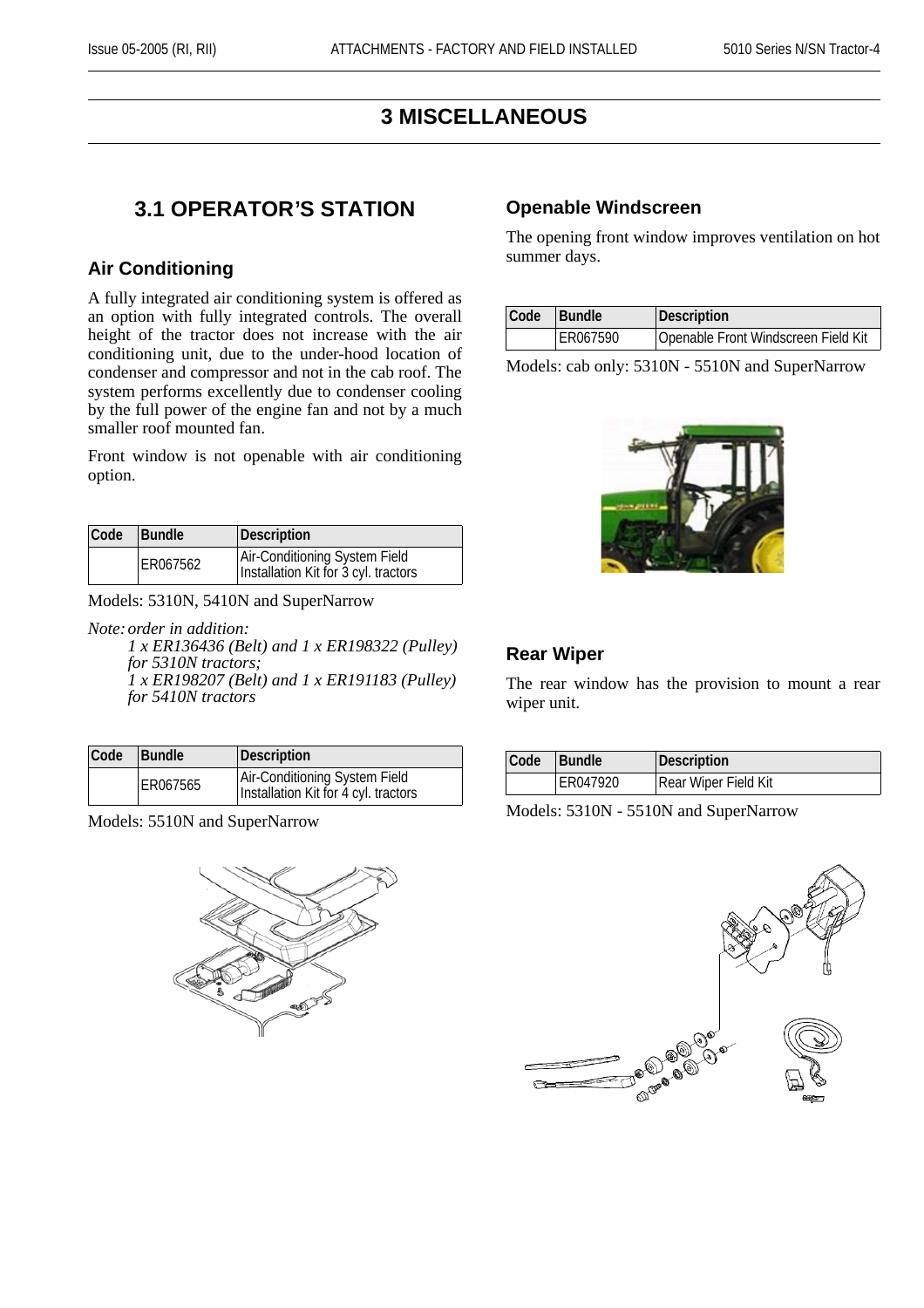#### **Mirrors**

Second mirror located on the right-hand side of the ROPS for excellent rear visibility.

| Code | <b>Bundle</b> | Description                                        |
|------|---------------|----------------------------------------------------|
| 9501 | ER066432      | 2nd mirror on the RH side of 2-post<br><b>ROPS</b> |

Models: 5310N - 5510N and SuperNarrow (only for tractors with 2-post ROPS)



# **3.2 CHASSIS PARTS**

#### **Front Fenders for MFWD tractors**

The MFWD version has an optional durable two support front fender design, providing protection to the windows, body work and engine from dust and mud.

| Code | <b>Bundle</b> | Description                |
|------|---------------|----------------------------|
| 9221 | ER066437      | <b>IMFWD Front Fenders</b> |

Models: 5310N - 5510N and SuperNarrow



#### **Activated Carbon Air Filter**

The new activated carbon air filter provides extra comfort and protection against most airborne particles for the driver of a 5010 series tractor under heavy duty conditions. It is equipped with a synthetic pre-filter, a pleated filter element and an activated carbon cell.

| Code | <b>Bundle</b> | Description                 |
|------|---------------|-----------------------------|
|      | ER263328      | Activated Carbon Air Filter |

Models: 5310N - 5510N and SuperNarrow



# **Front Fenders for 2WD tractors**

| Code Bundle |          | Description       |
|-------------|----------|-------------------|
| 9222        | ER066436 | 2WD Front Fenders |

Models: 5310N - 5510N and SuperNarrow

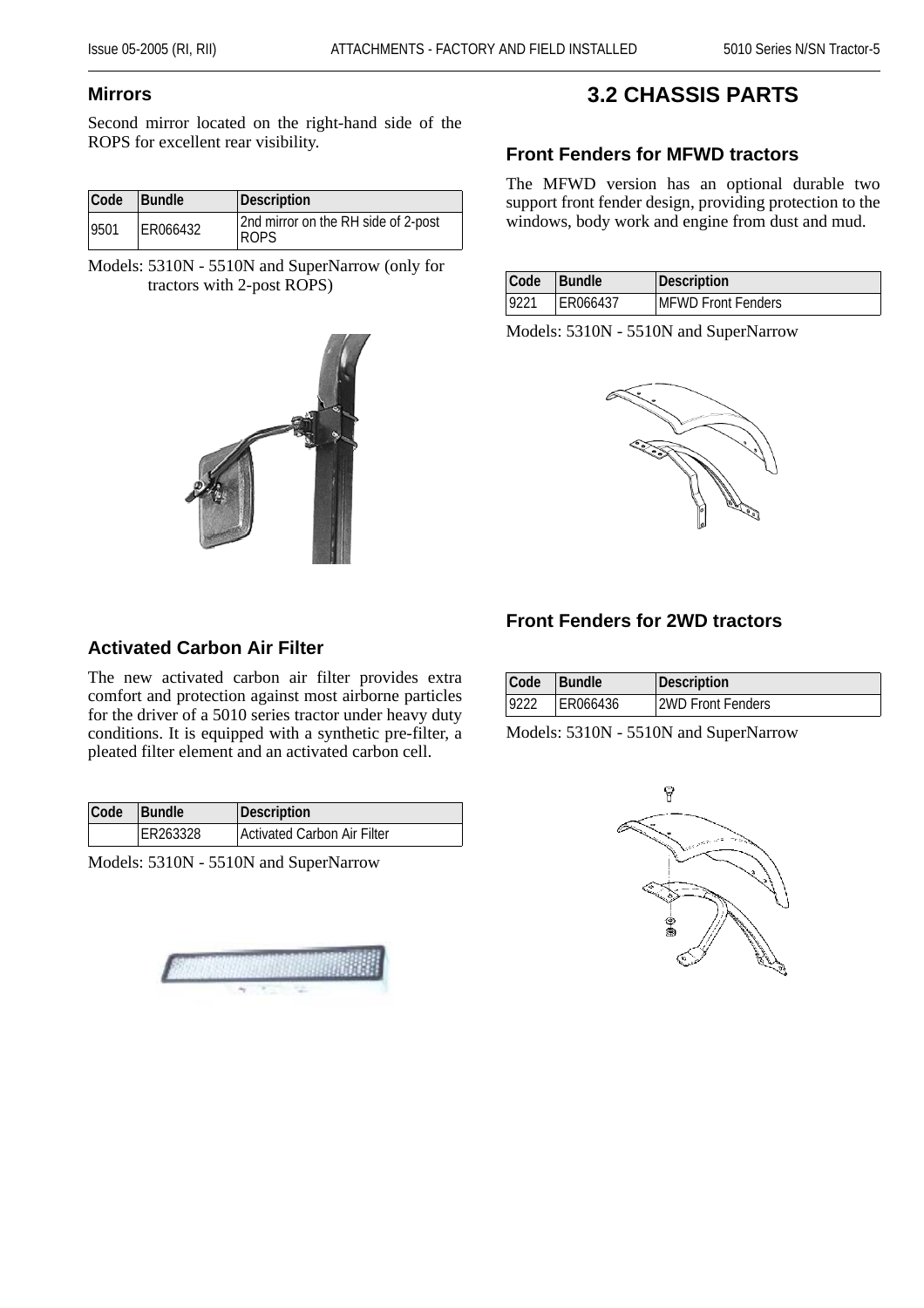## **Rear Fender Extensions**

All rear fender extensions are available as an option for cab and open station version.

| Code | <b>Bundle</b> | Description                                      |
|------|---------------|--------------------------------------------------|
|      | ER065699      | Rear Fender Extensions for 28" tires<br>(rubber) |
| 9111 | ER067553      | Rear Fender Extensions for 28" tires<br>(rigid)  |
| 9110 | ER067552      | Rear Fender Extensions for 24" tires<br>(rigid)  |

Models: 5310N - 5510N (only for Narrow)

| Code | <b>Bundle</b> | Description                                      |
|------|---------------|--------------------------------------------------|
| 9116 | ER067554      | Rear Fender Extensions for 28" tires<br>(rubber) |
| 9115 | ER067551      | Rear Fender Extensions for 28" tires<br>(rigid)  |
| 9114 | ER067550      | Rear Fender Extensions for 24" tires<br>(rigid)  |
| 9113 | ER067549      | Rear Fender Extensions for 20" tires<br>(rigid)  |

Models: 5310N - 5510N (only for SuperNarrow)



# **3.3 BRAKES**

## **Hydraulic trailer brake valve**

The field kits below permit the tractors to be retrofitted with an hydraulic trailer brake valve.

| Code | Bundle   | Description         |
|------|----------|---------------------|
| 9252 | ER067542 | Trailer Brake Valve |

Models: 5310N - 5510N and SuperNarrow

*Note:not for Italy*



| Code | <b>Bundle</b> | Description               |
|------|---------------|---------------------------|
| 9253 | ER067543      | Trailer Brake Valve ITALY |

Models: 5310N - 5510N and SuperNarrow *Note:for Italy only; including CUNA D2 Hitch*

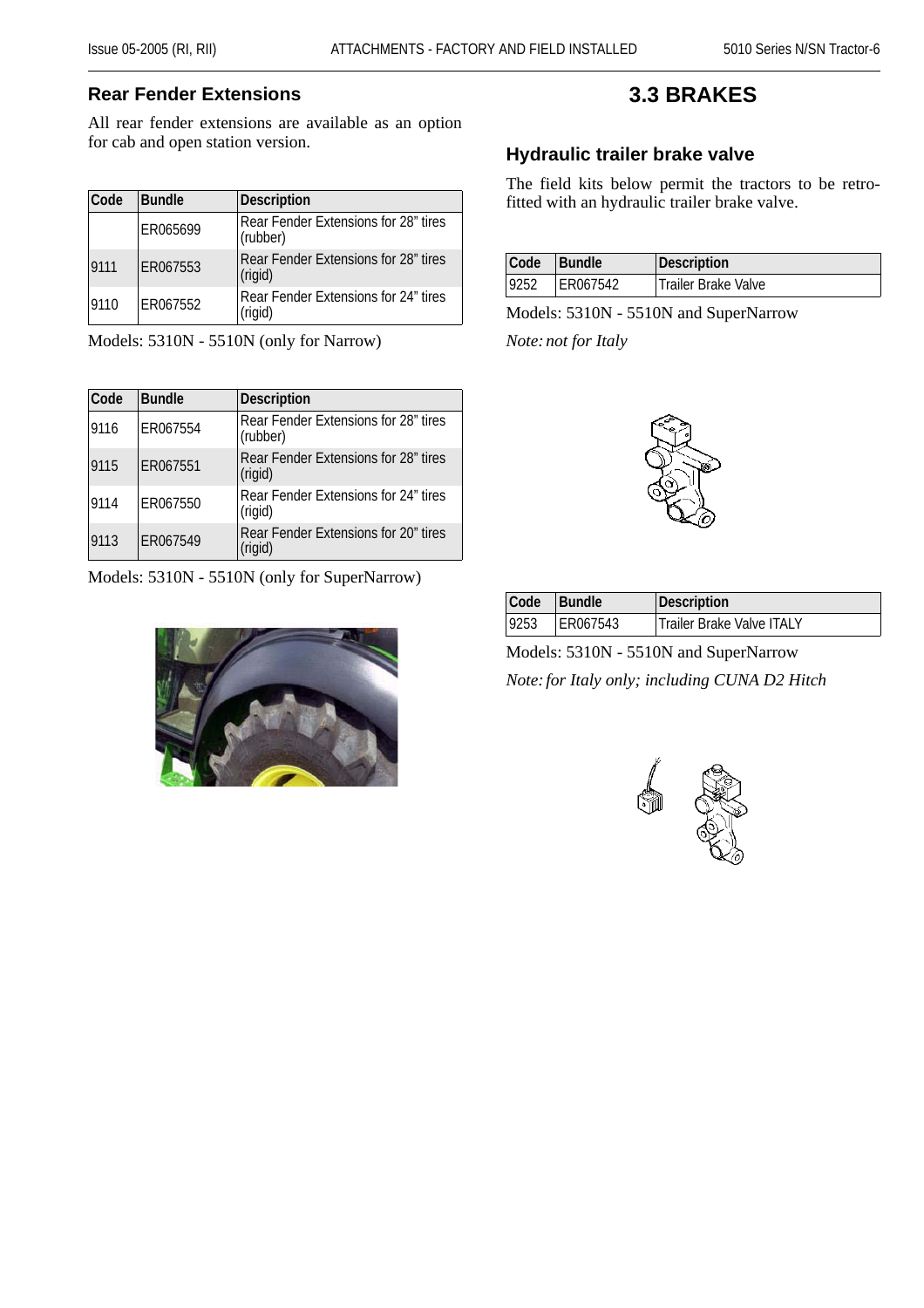# **3.4 HITCHES AND ASSOCIATED EQUIPMENT**

#### **Swinging drawbar**



| <b>Code</b> | Bundle   | Description                |
|-------------|----------|----------------------------|
|             | ER199882 | Swinging drawbar, EEC type |

Models: 5310N -5510N

*Note:from serial no. 104522*

*Note:please order in addition if required: ER199890 (pin fastener)*

| Code | Bundle   | Description                 |
|------|----------|-----------------------------|
|      | ER199883 | Swinging drawbar, CUNA type |

Models: 5310N -5510N

*Note:from serial no. 104522, for Italy only*

*Note:please order in addition if required: ER199889 (pin fastener)*

#### **Piton Fix**



| Code | <b>Bundle</b> | <b>Description</b> |
|------|---------------|--------------------|
|      | ER196461      | Piton Fix          |

Models: 5310N -5510N

*Note:up to serial no. 104521*

| Code | <b>Bundle</b> | Description |
|------|---------------|-------------|
|      | ER199905      | Piton Fix   |

Models: 5310N -5510N

*Note:from serial no. 104522*



| Code | <b>Bundle</b> | Description                  |
|------|---------------|------------------------------|
|      | ER196459      | Hitch coupling, CUNA D2 type |

Models: 5310N -5510N

*Note:up to serial no. 104521, for Italy only*

*Note:please order in addition if required: ER040575 (pin fastener)*